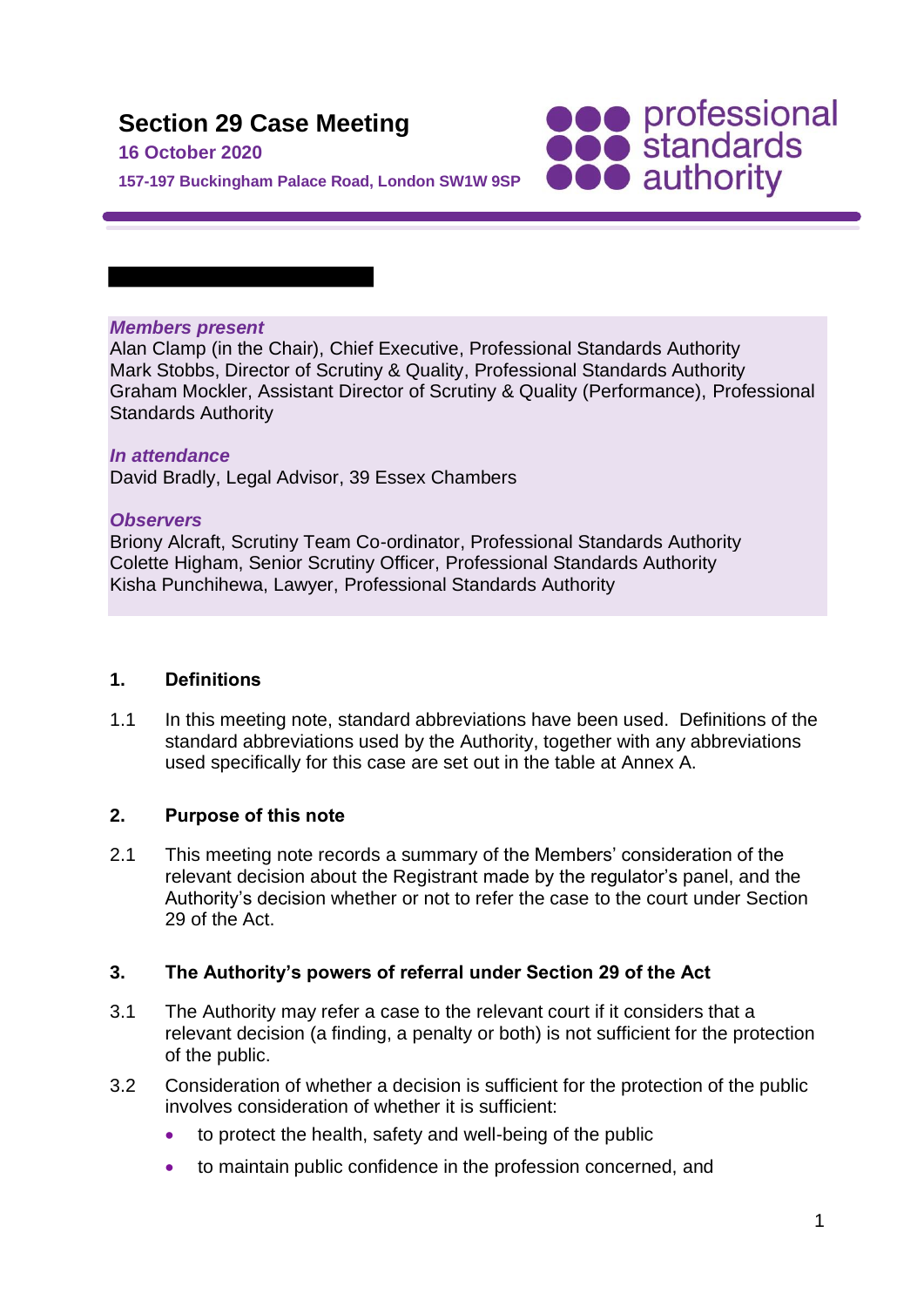**Section 29 case meeting on 16 October 2020**

• to maintain proper professional standards and conduct for members of that profession.

3.3 This will also involve consideration of whether the panel's decision was one that a disciplinary tribunal, having regard to the relevant facts and to the object of the disciplinary proceedings, could not reasonably have reached; or was otherwise manifestly inappropriate having regard to the safety of the public and the reputation of the profession (applying *Ruscillo*<sup>1</sup> ).

#### **4. Conflicts of interest**

4.1 The Members did not have any conflicts of interest.

#### **5. Jurisdiction**

5.1 The Legal Advisor confirmed that the Authority had jurisdiction to consider the case under Section 29 of the Act. Any referral in this case would be to the High Court of Justice of England and Wales and the statutory time limit for an appeal would expire on 22 October 2020.

#### **6. The relevant decision**

- 6.1 The relevant decision is the Determination of the Panel following a hearing which concluded on
- 6.2 The Panel's Determination which includes the charges and findings is set out at Annex B.

#### **7. Documents before the meeting**

- 7.1 The following documents were available to the Members:
	- Determination of the panel dated
	- The Authority's Detailed Case Review
	- Transcripts of the hearing dated
	- Counsel's Note dated 15<sup>th</sup> October 2020
	- Restoration Hearing Bundle
	- GPhC Combined Statement of Case and Skeleton Argument
	- GPhC Guidance Restoration to the register: Guidance for applicants and committees
	- The Authority's Section 29 Case Meeting Manual

<sup>&</sup>lt;sup>1</sup> CRHP v Ruscillo [2004] EWCA Civ 1356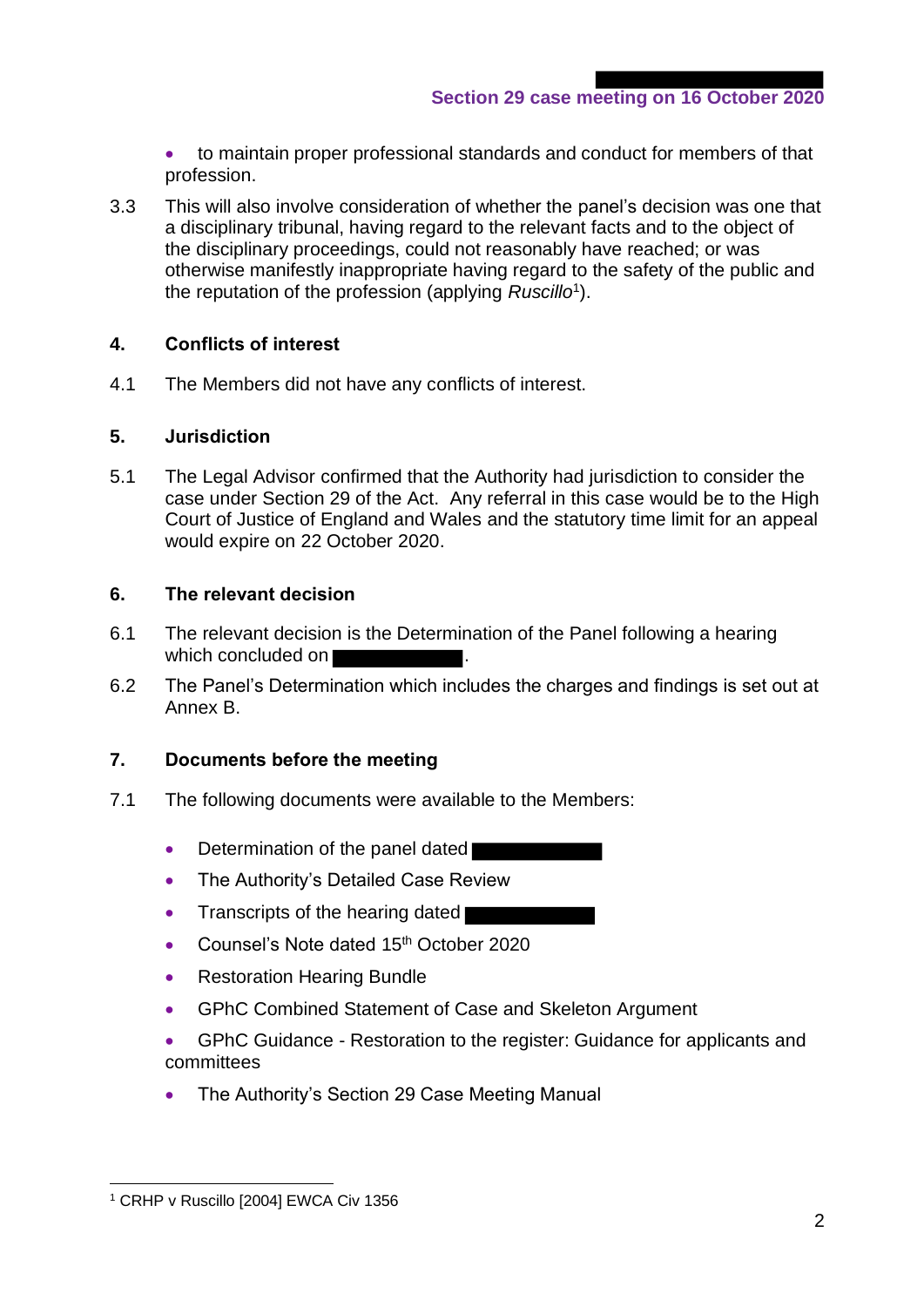# **8. Background**

- 8.1 The Applicant was removed from the GPhC register in July 2014 following his convictions for three counts of theft totalling £422,568 and failing to declare earnings to HMRC of £37,555.20. The thefts occurred over a six-year period whilst the Applicant was working as the **EXACTER SECTION CONSTRUCTS**. The Applicant committed the theft by ordering medication direct from supplier which was then sold on to unassuming pharmacists and, in the case of £15,000 worth of blood pressure monitors, the public, via Ebay. Fraudulent invoices were created in order to conceal the theft which continued for years undetected. The Applicant was ultimately caught loading prescription medications into his car by a **investigator** and admitted theft.
- 8.2 The Applicant pleaded guilty to the offences outlined above and was sentenced to a total of 40 months imprisonment in
- 8.3 The Applicant applied for restoration to the GPhC Register in was restored by the Fitness to Practise Committee at a hearing on .

# **9. Applying Section 29 of the 2002 Act**

- 9.1 The Members considered all the documents before them and received legal advice.
- 9.2 The Members discussed the following concerns about the decision:

# *The Panel's approach*

- 9.3 The Members discussed the Panel's approach to the application for restoration and that it appeared to focus exclusively on the Applicant's remediation and insight without carrying out an adequate balancing exercise of the second and third limbs of the overarching objective as is required under the approach laid down by the Court of Appeal in *Chandra<sup>2</sup>* . The Members felt that in restoring the Applicant, the panel failed to show it had given sufficient consideration to whether the maintenance of public confidence and professional standards could be properly promoted given the nature and seriousness of the Applicant's offending and level of deception.
- 9.4 Further, the Members considered that the legal advice given to the Panel did not make reference to *Chandra*, though conceded that the advice given was not inconsistent with the principles, and that the GPhC skeleton argument did outline the correct legal test.
- 9.5 The Members, however, took into account the Applicant's extensive insight and remediation, the large sum he has since repaid, his charity work and the CPD he has undertaken, and concluded that this is highly relevant and that it is appropriate for a panel to consider each case on its own merits. The Members therefore concluded that although the Panel's approach was lacking and that a more reasoned determination was required in order for it to be clear that the Panel had given due consideration to the overarching objective, the decision

<sup>2</sup> GMC -v- Chandra [2018] EWCA Civ 1898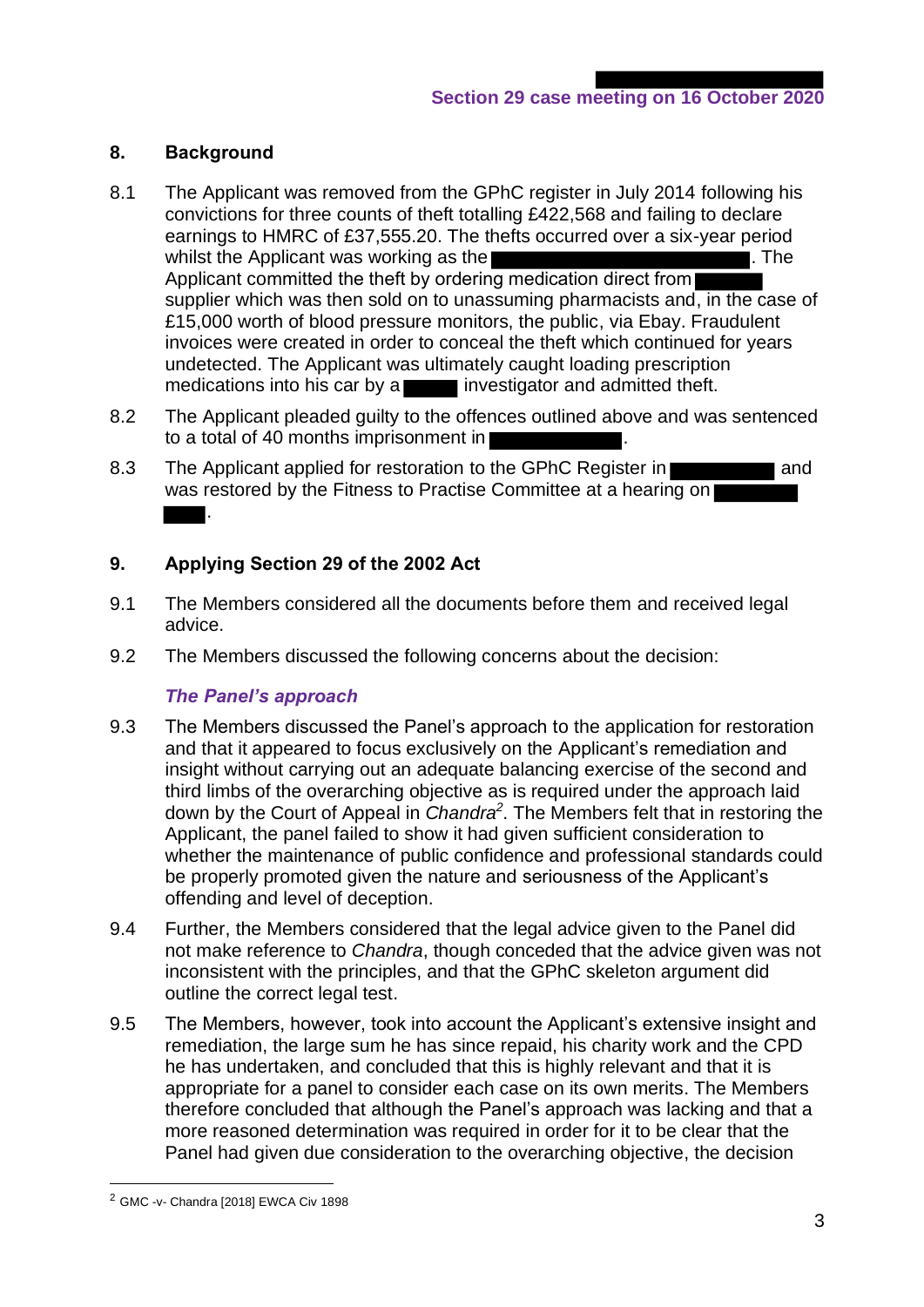was not entirely outside the realm of reasonable decisions and did not entirely fail to uphold public confidence.

**Was the misconduct so serious that permanent erasure was required?**

9.6 The Members went on to discuss the difficult question of what would be considered by the public to be a proportionate period of time off the Register before public confidence could be restored in a case involving such serious findings of dishonesty. They took into account the decision of the MPTS in restoring Dr Chandra and the not dissimilar set of reasons that panel produced, and although concluding that the case in hand is more serious than that of Chandra, they could not conclude that after completing a substantial custodial sentence, extensive remediation and six years since removal from the Register, the Panel's decision to restore the Applicant was unreasonable or that this was a case so serious that restoration should be entirely ruled out. The Members considered this decision was strengthened by the fact that the Applicant's employer appears willing to give him his job back. Further, the Members did not consider the applicant's mitigation would be any stronger after a further period off the Register. They, however, concluded that this was a borderline decision and that it would have been equally reasonable for the panel to refuse the application.

#### **Conclusion on insufficiency for public protection**

9.7 The Members were concerned with the panel's approach to adequately considering the overarching objective and its lack of reasoning as to how restoration would ensure that proper standards could be maintained and public confidence in the profession would not be damaged. Nevertheless, for the reasons set out above they concluded that the decision was not one which no reasonable Panel could have made. In all the circumstances, therefore, it was not insufficient for public protection.

#### **10. Referral to court**

10.1 Having concluded that the panel's Determination was not insufficient for public protection, the Members were not required to consider whether they should exercise the Authority's power under Section 29 to refer the case to the relevant court.

#### **11. Learning points**

11.1 The Members agreed that the learning points set out at Appendix C should be communicated to the Regulator.

A- Cleany

**09/12/20**

**Alan Clamp (Chair) Dated**